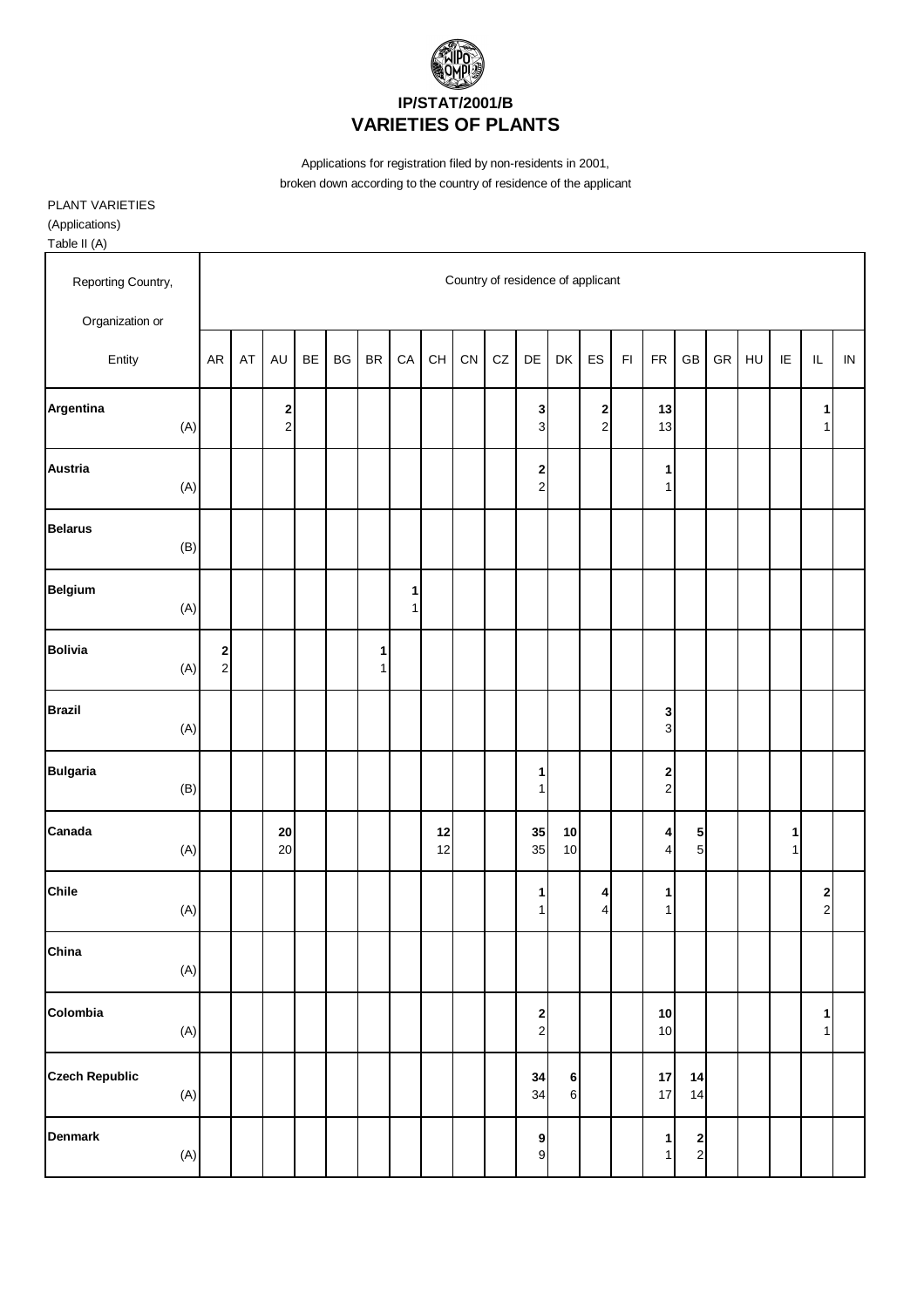

> OBTENTIONS VÉGÉTALES (Demandes) Tableau II (A)

|    |                   |                   |                        |    |           |                   |           |                               |                              |    |           |           |                     |    |           |                              |                              |                      |                 |                | $I$ ablead $II$ $(A)$     |
|----|-------------------|-------------------|------------------------|----|-----------|-------------------|-----------|-------------------------------|------------------------------|----|-----------|-----------|---------------------|----|-----------|------------------------------|------------------------------|----------------------|-----------------|----------------|---------------------------|
|    |                   |                   |                        |    |           |                   |           | Pays de résidence du déposant |                              |    |           |           |                     |    |           |                              |                              |                      |                 |                | Pays,                     |
| IT | JP                | KR                | $\mathsf{L}\mathsf{I}$ | LU | <b>MX</b> | NL                | <b>NO</b> | <b>NZ</b>                     | PL                           | PT | <b>RO</b> | <b>RU</b> | SE                  | SK | <b>TR</b> | US                           | ZA                           | Others<br>Autres     | <b>TOTAL</b>    |                | Organisation ou<br>Entité |
|    | 1<br>1            |                   |                        |    |           | 4<br>4            |           | $\mathbf 3$<br>$\mathbf{3}$   |                              |    |           |           | 1<br>1              |    |           | 84<br>84                     |                              | $6\vert$<br>$6 \mid$ | 120<br>120(A)   |                | Argentine                 |
|    |                   |                   |                        |    |           | 1<br>$\mathbf{1}$ |           |                               |                              |    |           |           |                     |    |           |                              |                              |                      | 4               | 4(A)           | Autriche                  |
|    |                   |                   |                        |    |           |                   |           |                               |                              |    |           |           |                     |    |           | $\mathbf{1}$<br>$\mathbf{1}$ |                              |                      | 1<br>1          | (B)            | <b>Bélarus</b>            |
|    |                   |                   |                        |    |           | 1<br>$\mathbf{1}$ |           |                               |                              |    |           |           |                     |    |           |                              |                              |                      | $\mathbf{2}$    | 2(A)           | <b>Belgique</b>           |
|    |                   |                   |                        |    |           |                   |           |                               |                              |    |           |           |                     |    |           | $\mathbf{1}$<br>$\mathbf{1}$ |                              |                      | 4               | 4(A)           | <b>Bolivie</b>            |
|    |                   |                   |                        |    |           |                   |           | 1<br>1                        |                              |    |           |           |                     |    |           | 3<br>$\overline{3}$          |                              |                      | $\overline{7}$  | 7(A)           | <b>Brésil</b>             |
|    |                   |                   |                        |    |           | 1<br>$\mathbf{1}$ |           |                               |                              |    |           |           |                     |    |           | 1<br>$\mathbf{1}$            |                              |                      | $5\overline{)}$ | 5(8)           | <b>Bulgarie</b>           |
|    | 34<br>34          |                   |                        |    |           | 44<br>44          |           | $\mathbf{3}$<br>3             | $\mathbf{1}$<br>$\mathbf{1}$ |    |           |           | 3<br>$\mathbf{3}$   |    |           | 229<br>229                   |                              |                      | 401<br>401(A)   |                | Canada                    |
|    |                   |                   |                        |    |           | 11<br>11          |           |                               |                              |    |           |           |                     |    |           | 15<br>15                     | $\mathbf{1}$<br>$\mathbf{1}$ |                      | 35              | 35(A)          | Chili                     |
|    | $\mathbf{1}$<br>1 | $\mathbf{3}$<br>3 |                        |    |           | $\frac{2}{2}$     |           |                               |                              |    |           |           |                     |    |           |                              |                              |                      | 6               | 6(A)           | Chine                     |
|    |                   |                   |                        |    |           | 15<br>15          |           | $\mathbf{1}$<br>1             |                              |    |           |           |                     |    |           | $\mathbf{1}$<br>1            |                              | $\frac{3}{3}$        |                 | 33<br>$33$ (A) | Colombie                  |
|    | 1<br>$\mathbf{1}$ |                   |                        |    |           | 6<br>$\mathbf 6$  |           |                               |                              |    |           |           |                     |    |           | 15<br>15                     |                              | 1<br>$\mathbf{1}$    |                 | 94<br>94 (A)   | République<br>tchèque     |
|    |                   |                   |                        |    |           | 1<br>$\mathbf{1}$ |           |                               |                              |    |           |           | 5<br>5 <sup>1</sup> |    |           |                              |                              |                      | 18              | 18(A)          | <b>Danemark</b>           |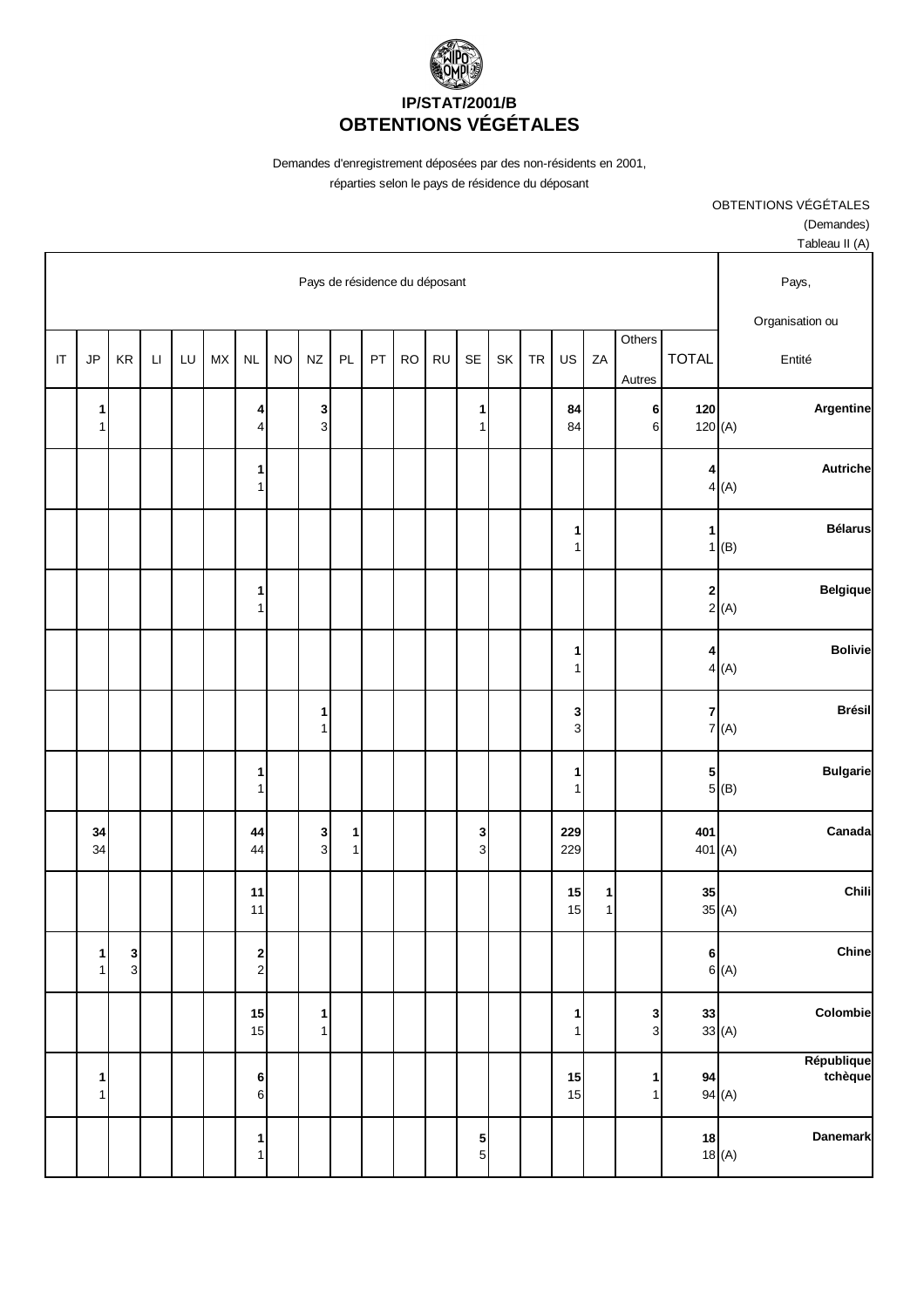

PLANT VARIETIES

(Applications)

| Reporting Country,        |    |    |               |                  |                        |               |                   |                                  |            |    |                                           | Country of residence of applicant |    |               |                                                |                     |            |    |                     |                                         |            |
|---------------------------|----|----|---------------|------------------|------------------------|---------------|-------------------|----------------------------------|------------|----|-------------------------------------------|-----------------------------------|----|---------------|------------------------------------------------|---------------------|------------|----|---------------------|-----------------------------------------|------------|
| Organization or           | AR | AT | <b>AU</b>     | BE               | $\mathsf{B}\mathsf{G}$ | $\mathsf{BR}$ | CA                | CH                               | ${\sf CN}$ | CZ | DE                                        | DK                                | ES | $\mathsf{FI}$ | ${\sf FR}$                                     | GB                  | ${\sf GR}$ | HU | IE                  | $\sf IL$                                | ${\sf IN}$ |
| Entity                    |    |    |               |                  |                        |               |                   |                                  |            |    |                                           |                                   |    |               |                                                |                     |            |    |                     |                                         |            |
| <b>Ecuador</b><br>(A)     |    |    | 6<br>$6 \mid$ |                  |                        |               |                   |                                  |            |    | 11<br>11                                  |                                   |    |               | 7<br>$\overline{\mathbf{7}}$                   |                     |            |    |                     | $\overline{\mathbf{c}}$<br>$\mathbf{2}$ |            |
| <b>Estonia</b><br>(A)     |    |    |               |                  |                        |               |                   |                                  |            |    | 15<br>15                                  |                                   |    |               |                                                |                     |            |    |                     |                                         |            |
| <b>Finland</b><br>(A)     |    |    |               |                  |                        |               |                   |                                  |            |    |                                           |                                   |    |               |                                                |                     |            |    |                     |                                         |            |
| France<br>(A)             |    |    |               |                  |                        |               | 1<br>1            | $\mathbf{2}$<br>$\mathbf{2}$     |            |    | ${\bf 5}$<br>$5\overline{)}$              |                                   |    |               |                                                | 1<br>1              |            |    | 2<br>$\overline{c}$ |                                         |            |
| Germany<br>(A)            |    |    |               | 1<br>1           |                        |               |                   | $\overline{7}$<br>$\overline{7}$ |            |    |                                           |                                   |    |               | 4<br>$\overline{\mathbf{4}}$                   | 1<br>$\mathbf{1}$   |            |    |                     |                                         |            |
| <b>Hungary</b><br>(B)     |    |    |               |                  |                        |               |                   |                                  |            |    | 5<br>$5\overline{)}$                      |                                   |    |               | 32<br>32                                       |                     |            |    |                     | 3<br>$\overline{3}$                     |            |
| <b>Israel</b><br>(A)      |    |    |               |                  |                        |               |                   |                                  |            |    | 11<br>11                                  |                                   |    |               | 6<br>$\,6$                                     |                     |            |    |                     |                                         |            |
| Japan<br>(A)              |    |    | 15<br>15      |                  |                        |               |                   | 1<br>1                           |            |    | 33<br>33                                  | $\mathbf{1}$<br>$\mathbf{1}$      |    |               | $\begin{array}{c} \mathbf{2} \\ 2 \end{array}$ | 20<br>20            |            |    |                     | 22<br>22                                |            |
| Kenya<br>(A)              |    |    |               |                  |                        |               |                   |                                  |            |    | 17<br>17                                  |                                   |    |               | $\begin{array}{c} \n2 \\ \n2 \n\end{array}$    |                     |            |    |                     | 3<br>$\overline{3}$                     |            |
| Kyrgyzstan<br>(B)         |    |    |               |                  |                        |               |                   |                                  |            |    |                                           |                                   |    |               |                                                |                     |            |    |                     |                                         |            |
| <b>Mexico</b><br>(A)      |    |    |               |                  |                        |               |                   |                                  |            |    | $\overline{\mathbf{r}}$<br>$\overline{7}$ |                                   |    |               | $\begin{array}{c} 2 \\ 2 \end{array}$          |                     |            |    |                     |                                         |            |
| Netherlands<br>(A)        |    |    |               | $\bf8$<br>$\bf8$ |                        |               | 1<br>$\mathbf{1}$ |                                  |            |    | 37<br>37                                  | 8<br>$\bf 8$                      |    |               | 28<br>28                                       | 7<br>$\overline{7}$ |            |    |                     |                                         |            |
| <b>New Zealand</b><br>(A) |    |    | 14<br>14      |                  |                        |               |                   |                                  |            |    | 9<br>$\mathbf{g}$                         | $\mathbf{1}$<br>$\mathbf{1}$      |    |               | 4<br>$\overline{\mathbf{4}}$                   | 18<br>18            |            |    |                     |                                         |            |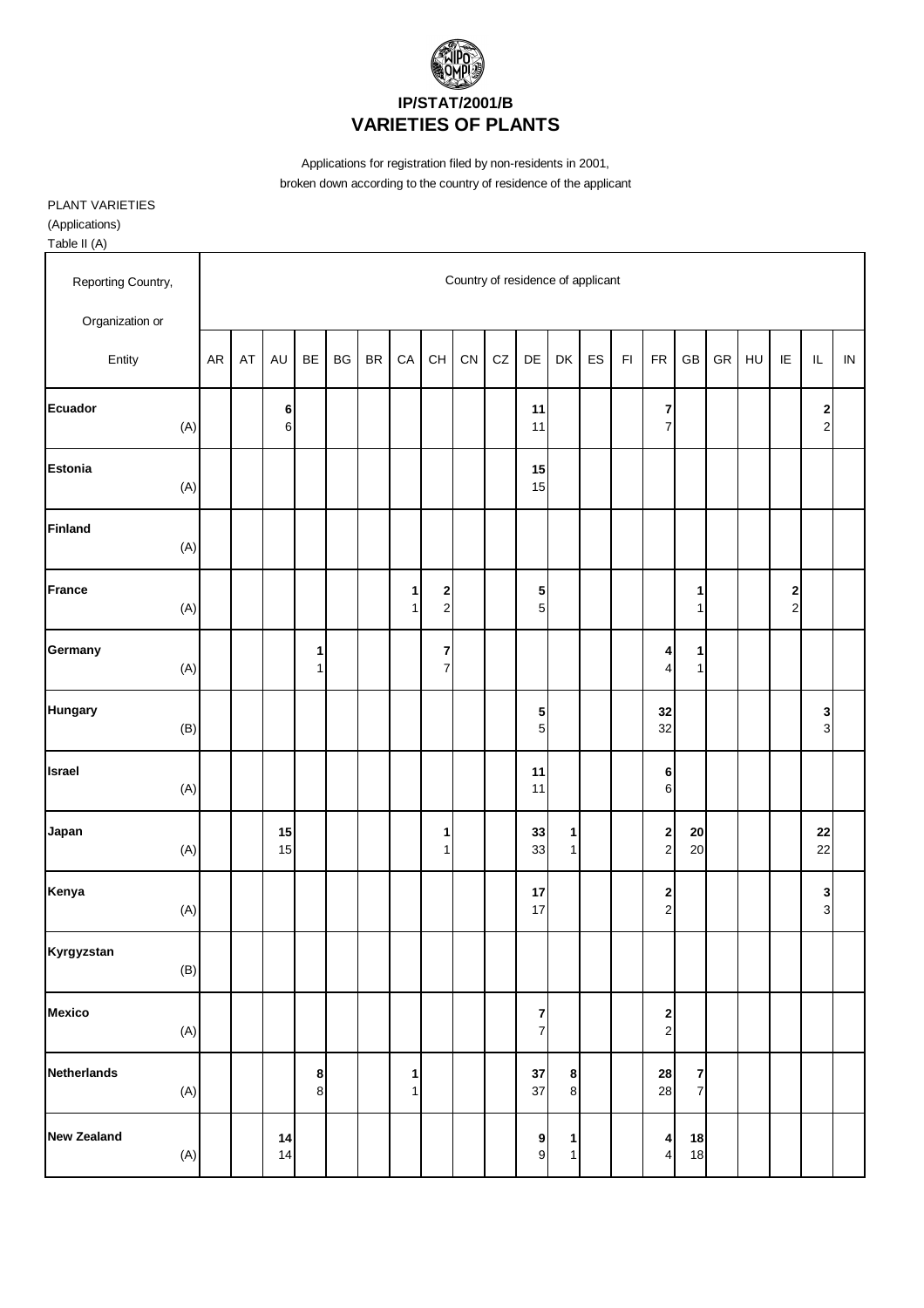

| Tableau II (A)           |                      |              |                   |                   |                  |    |    |                   |           |                               |                  |    |                                           |           |                                    |                  |    |                        |    |                                       |                                  |
|--------------------------|----------------------|--------------|-------------------|-------------------|------------------|----|----|-------------------|-----------|-------------------------------|------------------|----|-------------------------------------------|-----------|------------------------------------|------------------|----|------------------------|----|---------------------------------------|----------------------------------|
| Pays,<br>Organisation ou |                      |              |                   |                   |                  |    |    |                   |           | Pays de résidence du déposant |                  |    |                                           |           |                                    |                  |    |                        |    |                                       |                                  |
| Entité                   |                      | <b>TOTAL</b> | Others<br>Autres  | ZA                | US               | TR | SK | <b>SE</b>         | <b>RU</b> | <b>RO</b>                     | PT               | PL | <b>NZ</b>                                 | <b>NO</b> | $\sf NL$                           | ${\sf M}{\sf X}$ | LU | $\mathsf{L}\mathsf{I}$ | KR | JP                                    | $\mathsf{I}\mathsf{T}$           |
| Équateur                 | 49<br>49 (A)         |              |                   |                   | 1<br>1           |    |    |                   |           |                               |                  |    |                                           |           | 20<br>20                           |                  |    |                        |    | $\begin{array}{c} 2 \\ 2 \end{array}$ |                                  |
| <b>Estonie</b>           | 15<br>15(A)          |              |                   |                   |                  |    |    |                   |           |                               |                  |    |                                           |           |                                    |                  |    |                        |    |                                       |                                  |
| Finlande                 | 4<br>4(A)            |              |                   |                   |                  |    |    | 4<br>4            |           |                               |                  |    |                                           |           |                                    |                  |    |                        |    |                                       |                                  |
| <b>France</b>            | 40<br>40 (A)         |              |                   |                   | 13<br>13         |    |    |                   |           | 1<br>$\mathbf{1}$             |                  |    |                                           |           | 8<br>8                             |                  |    |                        |    |                                       | $\overline{7}$<br>$\overline{7}$ |
| Allemagne                | 57<br>57 (A)         |              |                   |                   |                  |    |    |                   |           |                               |                  |    |                                           |           | 44<br>44                           |                  |    |                        |    |                                       |                                  |
| Hongrie                  | 82<br>82 (B)         |              |                   |                   | 21<br>21         |    |    | 1<br>$\mathbf{1}$ |           |                               |                  |    |                                           |           | 19<br>19                           |                  |    |                        |    |                                       | 1<br>1                           |
| Israël                   | $\bf 73$<br>73 (A)   |              |                   |                   | 4<br>4           |    |    |                   |           |                               |                  |    |                                           |           | 42<br>42                           |                  |    |                        |    | 8<br>$\bf 8$                          | $\mathbf{2}$<br>$\overline{c}$   |
| Japon                    | 264(A)               | 264          |                   |                   | 35<br>35         |    |    |                   |           |                               |                  |    | 14<br>14                                  |           | 108<br>108                         |                  |    |                        |    |                                       | 13<br>13                         |
| Kenya                    | 33<br>33(A)          |              |                   |                   |                  |    |    |                   |           |                               |                  |    | 1<br>1                                    |           | $\boldsymbol{7}$<br>$\overline{7}$ |                  |    |                        |    | 3<br>$\mathbf 3$                      |                                  |
| Kirghizistan             | $\mathbf{1}$<br>1(B) |              | 1<br>$\mathbf{1}$ |                   |                  |    |    |                   |           |                               |                  |    |                                           |           |                                    |                  |    |                        |    |                                       |                                  |
| Mexique                  | 43<br>43 (A)         |              |                   |                   | ${\bf 26}$<br>26 |    |    |                   |           |                               |                  |    | 2<br>$\overline{c}$                       |           | 6<br>$6 \overline{6}$              |                  |    |                        |    |                                       |                                  |
| Pays-Bas                 | 118(A)               | 118          | 6<br>$\,$ 6       |                   | 17<br>17         |    |    |                   |           |                               | 1<br>$\mathbf 1$ |    | $\overline{\mathbf{c}}$<br>$\overline{c}$ |           |                                    |                  |    |                        |    |                                       | 3<br>3                           |
| Nouvelle-Zélande         | 89<br>89 (A)         |              |                   | 3<br>$\mathbf{3}$ | 14<br>14         |    |    |                   |           |                               |                  |    |                                           |           | 20<br>20                           |                  |    |                        |    | $\frac{5}{5}$                         | 1<br>1                           |

OBTENTIONS VÉGÉTALES (Demandes)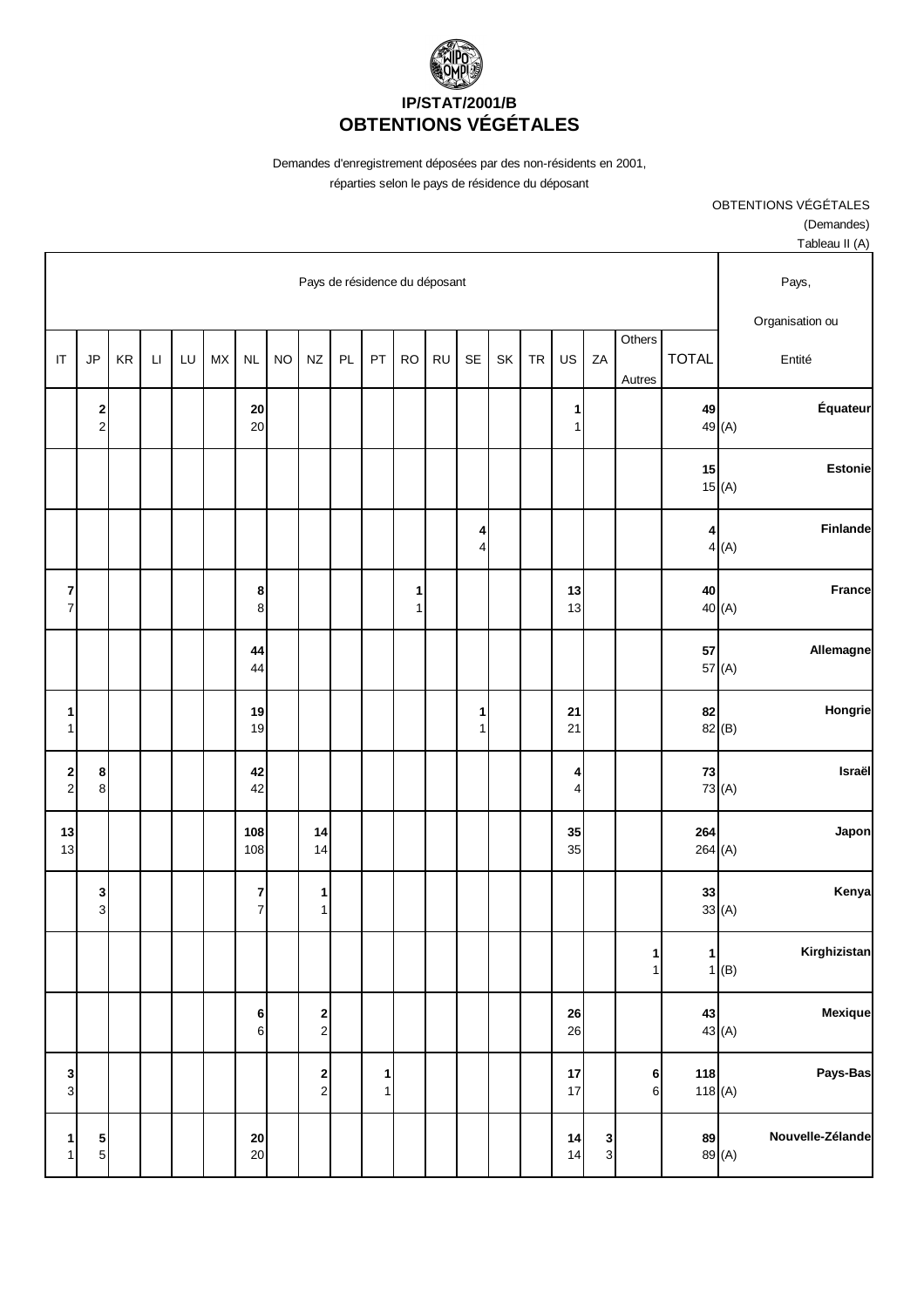

PLANT VARIETIES

(Applications)

| Reporting Country,                        |           |        |                              |                     |    |           |                     |                                          | Country of residence of applicant |                                |                                |                                   |                     |                              |                   |                     |    |                   |    |                |            |
|-------------------------------------------|-----------|--------|------------------------------|---------------------|----|-----------|---------------------|------------------------------------------|-----------------------------------|--------------------------------|--------------------------------|-----------------------------------|---------------------|------------------------------|-------------------|---------------------|----|-------------------|----|----------------|------------|
| Organization or                           |           |        |                              |                     |    |           |                     |                                          |                                   |                                |                                |                                   |                     |                              |                   |                     |    |                   |    |                |            |
| Entity                                    | <b>AR</b> | AT     | AU                           | <b>BE</b>           | BG | <b>BR</b> | CA                  | $\mathsf{CH}% \left( \mathcal{M}\right)$ | CN                                | CZ                             | DE                             | DK                                | ES                  | $\mathsf{FI}$                | <b>FR</b>         | GB                  | GR | HU                | IE | $\sf IL$       | ${\sf IN}$ |
| <b>Norway</b><br>(A)                      |           |        | 4<br>4                       |                     |    |           |                     |                                          |                                   |                                | 6<br>6                         |                                   |                     |                              |                   | 1<br>1              |    |                   |    |                |            |
| Paraguay<br>(A)                           |           |        |                              |                     |    | 14<br>14  |                     |                                          |                                   |                                |                                |                                   |                     |                              |                   |                     |    |                   |    |                |            |
| Poland<br>(A)                             |           | 1<br>1 | ${\bf 5}$<br>5               | 13<br>13            |    |           |                     | 3<br>$\overline{3}$                      |                                   | $\mathbf{2}$<br>$\overline{2}$ | 97<br>97                       | 6<br>$\,6$                        | 4<br>$\overline{4}$ |                              | 8<br>$\bf8$       | 11<br>11            |    |                   |    | 8<br>8         |            |
| <b>Republic of</b><br>Moldova<br>(B)      |           |        |                              |                     |    |           |                     |                                          |                                   |                                |                                |                                   |                     |                              |                   |                     |    |                   |    |                |            |
| Romania<br>(B)                            |           |        |                              |                     |    |           |                     |                                          |                                   |                                |                                |                                   |                     |                              |                   |                     |    |                   |    |                |            |
| <b>Russian</b><br>Federation<br>(A)       |           |        |                              |                     |    |           |                     |                                          |                                   |                                | 11<br>11                       |                                   |                     |                              | 1<br>1            |                     |    |                   |    |                |            |
| Slovenia<br>(A)                           |           | 4<br>4 |                              |                     |    |           |                     |                                          |                                   |                                | 1<br>$\mathbf{1}$              |                                   |                     |                              |                   |                     |    |                   |    |                |            |
| <b>South Africa</b><br>(A)                |           |        | 8<br>8                       |                     |    |           |                     | 1<br>1                                   |                                   | $\mathbf{2}$<br>$\mathbf{2}$   | 19<br>19                       | 5 <sub>l</sub><br>$5\overline{)}$ | 1<br>$\mathbf{1}$   |                              | 14<br>14          | 2<br>$\overline{c}$ |    | 1<br>1            |    | 4<br>4         |            |
| <b>Spain</b><br>(A)                       |           |        |                              | 1<br>1 <sup>1</sup> |    |           |                     |                                          |                                   |                                |                                |                                   |                     |                              | 20<br>20          | $\mathbf{1}$<br>1   |    |                   |    |                |            |
| <b>Sweden</b><br>(A)                      |           |        |                              |                     |    |           |                     | 1 <sup>1</sup><br>1 <sup>1</sup>         |                                   |                                | $\mathbf{3}$<br>$\overline{3}$ | $\mathbf{2}$<br>$\overline{a}$    |                     | $\mathbf{3}$<br>$\mathbf{3}$ | 1<br>$\mathbf{1}$ |                     |    |                   |    |                |            |
| Switzerland<br>(A)                        |           |        | $\mathbf{1}$<br>$\mathbf{1}$ |                     |    |           | $\mathbf{1}$<br>1   |                                          |                                   |                                | 54<br>54                       |                                   |                     |                              | 4<br>4            | 8<br>8 <sup>1</sup> |    | 1<br>$\mathbf{1}$ |    |                |            |
| <b>United States of</b><br><b>America</b> | 1         |        | 29                           | 22                  |    |           | 12                  | $\vert$ 1                                |                                   | $2\vert$                       | 116                            | 37                                | 1                   |                              | 21                | 39                  |    |                   |    | $\overline{7}$ | $10$       |
| (A)<br>(B)                                | 1         |        | 2<br>27                      | 22                  |    |           | 3<br>$\overline{9}$ | $\mathbf{1}$                             |                                   |                                | 2<br>2 114                     | $37\,$                            | $\mathbf{1}$        |                              | 3<br>18           | 1<br>38             |    |                   |    | $\overline{7}$ | $10$       |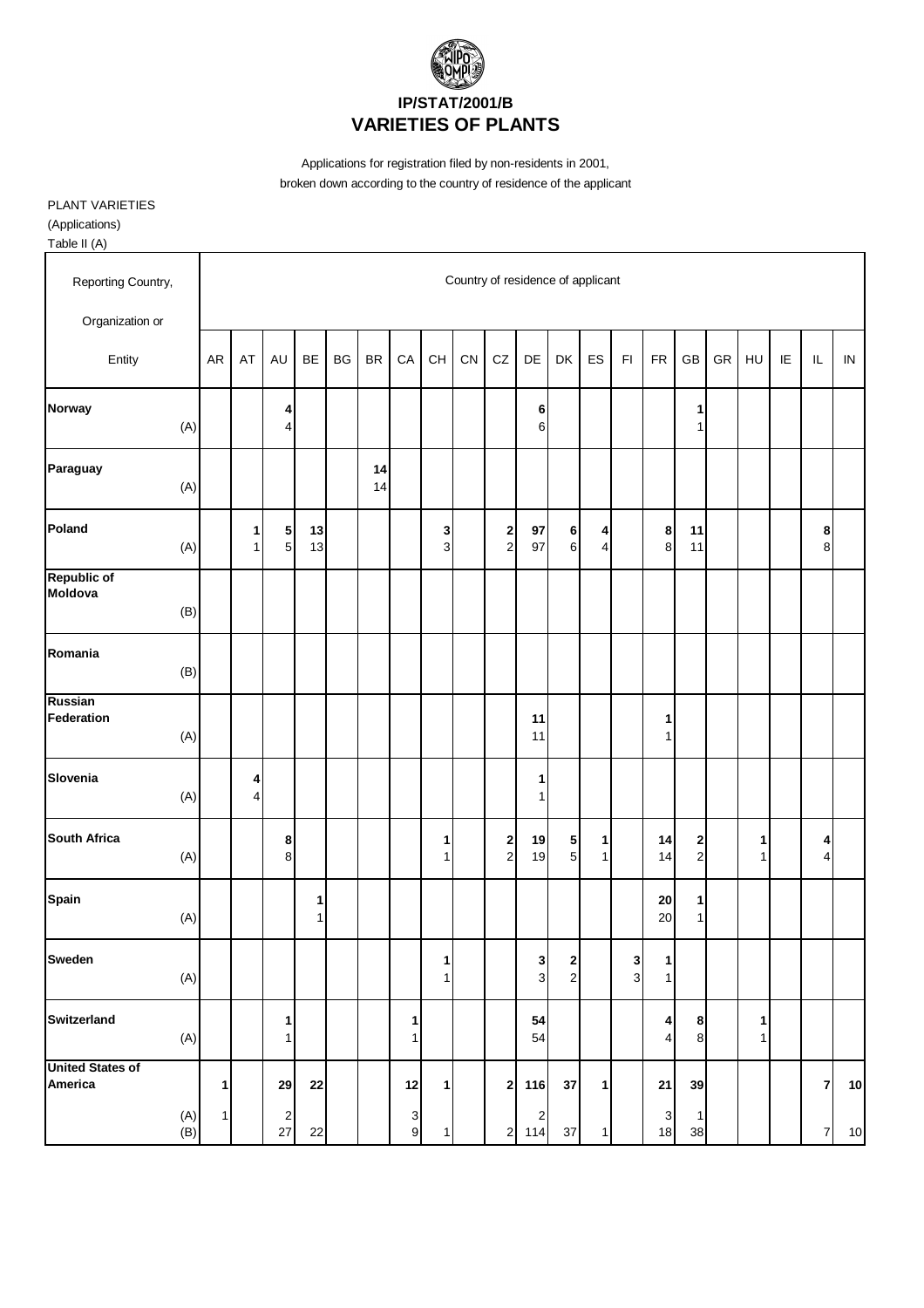

| Tableau II (A)            |                           |                     |    |                   |           |    |                                           |           |                               |    |                   |                             |                   |                                    |                   |    |              |    |                       |                                           |
|---------------------------|---------------------------|---------------------|----|-------------------|-----------|----|-------------------------------------------|-----------|-------------------------------|----|-------------------|-----------------------------|-------------------|------------------------------------|-------------------|----|--------------|----|-----------------------|-------------------------------------------|
| Pays,                     |                           |                     |    |                   |           |    |                                           |           | Pays de résidence du déposant |    |                   |                             |                   |                                    |                   |    |              |    |                       |                                           |
| Organisation ou<br>Entité | <b>TOTAL</b>              | Others<br>Autres    | ZA | US                | <b>TR</b> | SK | SE                                        | <b>RU</b> | <b>RO</b>                     | PT | PL                | <b>NZ</b>                   | <b>NO</b>         | NL                                 | <b>MX</b>         | LU | $\mathsf{L}$ | KR | JP                    | IT                                        |
| Norvège                   | 30<br>30(A)               |                     |    |                   |           |    | $\overline{\mathbf{c}}$<br>$\overline{c}$ |           |                               |    | 1<br>1            |                             |                   | $\boldsymbol{9}$<br>$\overline{9}$ |                   |    |              |    | 7<br>$\boldsymbol{7}$ |                                           |
| Paraguay                  | 14<br>14(A)               |                     |    |                   |           |    |                                           |           |                               |    |                   |                             |                   |                                    |                   |    |              |    |                       |                                           |
| Pologne                   | 311<br>311(A)             | 17<br>17            |    | 29<br>29          |           |    | $\overline{\mathbf{c}}$<br>$\mathbf 2$    |           |                               |    |                   |                             |                   | 96<br>96                           |                   |    |              |    | 9<br>9                |                                           |
| République de<br>Moldova  | 1<br>(B)<br>1             |                     |    | 1<br>1            |           |    |                                           |           |                               |    |                   |                             |                   |                                    |                   |    |              |    |                       |                                           |
| Roumanie                  | 1<br>1(B)                 |                     |    | 1<br>1            |           |    |                                           |           |                               |    |                   |                             |                   |                                    |                   |    |              |    |                       |                                           |
| Fédération de<br>Russie   | 20<br>20(A)               | 5<br>5 <sup>1</sup> |    | 1<br>1            |           |    |                                           |           |                               |    |                   |                             |                   | $\frac{2}{2}$                      |                   |    |              |    |                       |                                           |
| Slovénie                  | 10<br>10(A)               | $\frac{2}{2}$       |    |                   |           |    |                                           |           |                               |    |                   |                             |                   | $\frac{2}{2}$                      |                   |    |              |    |                       | 1<br>1                                    |
| Afrique du Sud            | 148<br>148(A)             | 1<br>1              |    | 62<br>62          |           |    |                                           |           |                               |    |                   | 4<br>4                      |                   | 20<br>$20\,$                       | $\mathbf{1}$<br>1 |    |              |    | $\frac{2}{2}$         | 1<br>1                                    |
| <b>Espagne</b>            | 25<br>25(A)               |                     |    |                   |           |    |                                           |           |                               |    |                   |                             |                   |                                    |                   |    |              |    |                       | 3<br>$\mathbf{3}$                         |
| Suède                     | 11<br>11 $(A)$            |                     |    |                   |           |    |                                           |           |                               |    | 1<br>$\mathbf{1}$ |                             |                   |                                    |                   |    |              |    |                       |                                           |
| <b>Suisse</b>             | 106<br>106(A)             |                     |    | 2<br>$\mathbf{2}$ |           |    |                                           |           |                               |    |                   | $\mathbf 1$<br>$\mathbf{1}$ | $\mathbf{1}$<br>1 | 24<br>24                           |                   |    |              |    | 1<br>$\mathbf{1}$     | 8<br>$\bf{8}$                             |
| États-Unis<br>d'Amérique  | 542<br>31(A)<br>511 $(B)$ | 6 <sup>1</sup><br>6 | 4  |                   |           |    | $\mathbf 2$<br>$\overline{2}$             |           |                               |    |                   | ${\bf 20}$<br>3<br>17       |                   | 161<br>$\mathsf 9$<br>152          | 1                 |    |              |    | 47<br>5<br>42         | $\overline{\mathbf{3}}$<br>$\overline{3}$ |

(Demandes)

OBTENTIONS VÉGÉTALES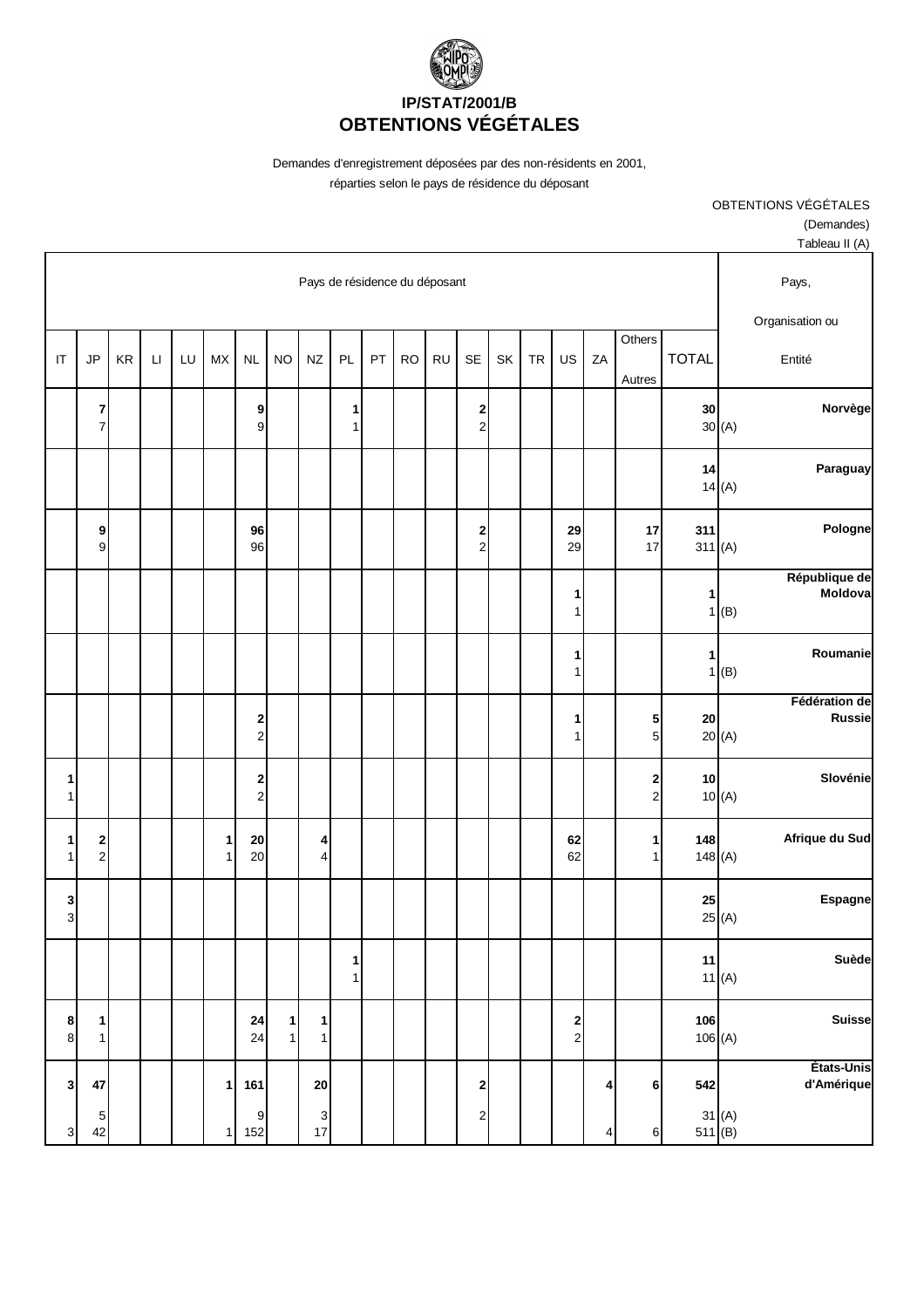

PLANT VARIETIES

(Applications)

| Reporting Country,<br>Organization or                  |                   |    |          |           |    |           |          |                                  | Country of residence of applicant |        |    |    |    |    |           |    |    |    |    |          |    |
|--------------------------------------------------------|-------------------|----|----------|-----------|----|-----------|----------|----------------------------------|-----------------------------------|--------|----|----|----|----|-----------|----|----|----|----|----------|----|
| Entity                                                 | AR                | AT | AU       | <b>BE</b> | BG | <b>BR</b> | CA       | CH                               | ${\sf CN}$                        | CZ     | DE | DK | ES | F1 | <b>FR</b> | GB | GR | HU | IE | IL       | IN |
| <b>Uruguay</b><br>(A)                                  | 2<br>$\mathbf{2}$ |    |          |           |    |           |          |                                  |                                   |        |    |    |    |    |           |    |    |    |    |          |    |
|                                                        |                   |    |          |           |    |           |          |                                  |                                   |        |    |    |    |    |           |    |    |    |    |          |    |
| <b>Community Plant</b><br><b>Variety Office</b><br>(A) |                   |    | 35<br>35 |           |    |           | 11<br>11 | $\overline{7}$<br>$\overline{7}$ | $\mathbf{1}$<br>4                 | 3<br>3 |    |    |    |    |           |    |    |    |    | 20<br>20 |    |